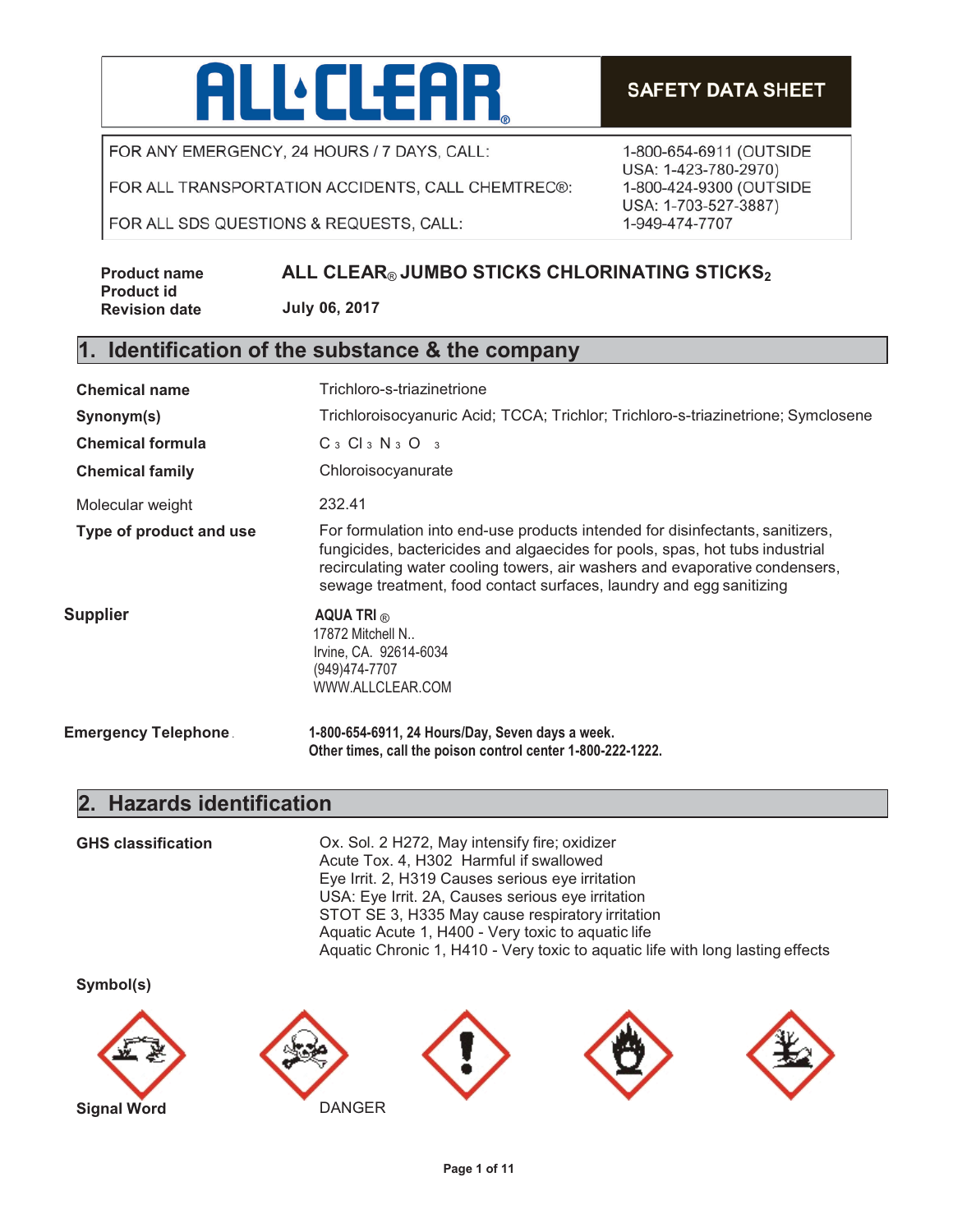

FOR ALL TRANSPORTATION ACCIDENTS, CALL CHEMTREC®:

FOR ALL SDS QUESTIONS & REQUESTS, CALL:

| <b>Product name</b>                       | ALL CLEAR® JUMBO STICKS CHLORINATING STICKS2<br><b>July 06, 2017</b>                                                                                                                                                                                                                                                                                                                                                                                                                                                                                                                                                                                                                                                                                                                                                                                                                                                                                           |  |  |
|-------------------------------------------|----------------------------------------------------------------------------------------------------------------------------------------------------------------------------------------------------------------------------------------------------------------------------------------------------------------------------------------------------------------------------------------------------------------------------------------------------------------------------------------------------------------------------------------------------------------------------------------------------------------------------------------------------------------------------------------------------------------------------------------------------------------------------------------------------------------------------------------------------------------------------------------------------------------------------------------------------------------|--|--|
| <b>Product id</b><br><b>Revision date</b> |                                                                                                                                                                                                                                                                                                                                                                                                                                                                                                                                                                                                                                                                                                                                                                                                                                                                                                                                                                |  |  |
| <b>Hazard statements</b>                  | H272 - May intensify fire; oxidizer<br>H302 - Harmful if swallowed<br>H319 - Causes serious eye irritation<br>H335 - May cause respiratory irritation<br>H410 - Very toxic to aquatic life with long lasting effects<br>EUH031 - Contact with acids liberates toxic gas                                                                                                                                                                                                                                                                                                                                                                                                                                                                                                                                                                                                                                                                                        |  |  |
| <b>Precautionary statements</b>           | P210 - Keep away from heat/sparks/open flames/hot surfaces. - No smoking<br>P221 - Take any precaution to avoid mixing with combustibles/other chemicals<br>P261 - Avoid breathing dust/fume/gas/mist/vapors/spray<br>P280 - Wear protective gloves/protective clothing/eye protection/face protection<br>P273 - Avoid release to the environment<br>P391 - Collect spillage<br>P301 + P312 - IF SWALLOWED: Call a POISON CENTER or doctor/physician if                                                                                                                                                                                                                                                                                                                                                                                                                                                                                                        |  |  |
|                                           | you feel unwell<br>P330 - Rinse mouth<br>P305 + P351 + P338 - IF IN EYES: Rinse cautiously with water for several<br>minutes. Remove contact lenses, if present and easy to do. Continue rinsing<br>P337 + P313 - If eye irritation persists: Get medical advice/attention.<br>P304 + P340 - IF INHALED: Remove person to fresh air and keep comfortable for<br>breathing<br>P312 - Call a POISON CENTER or doctor/physician if you feel unwell<br>P220 - Keep/Store away from clothing/ combustible materials<br>P264 - Wash hands thoroughly after handling<br>P270 - Do not eat, drink or smoke when using this product<br>P271 - Use only outdoors or in a well-ventilated area<br>P370 + P378 - In case of fire: Use water for extinction<br>P405 - Store locked up<br>P403 + P233 - Store in a well-ventilated place. Keep container tightly closed<br>P501 - Dispose of contents/container in accordance with national and international<br>regulations |  |  |
| <b>Potential environmental effects</b>    | Very toxic to aquatic organisms, may cause long-term adverse effects in the<br>aquatic environment.                                                                                                                                                                                                                                                                                                                                                                                                                                                                                                                                                                                                                                                                                                                                                                                                                                                            |  |  |
| <b>NFPA Ratings (Scale 0-4)</b>           | Health = $3$ , Fire = 0, Reactivity = 2. Special Hazard Warning: OXIDIZER.                                                                                                                                                                                                                                                                                                                                                                                                                                                                                                                                                                                                                                                                                                                                                                                                                                                                                     |  |  |
| <b>HMIS Ratings (Scale 0-4)</b>           | Health = $3$ , Fire = 0, Reactivity = 2                                                                                                                                                                                                                                                                                                                                                                                                                                                                                                                                                                                                                                                                                                                                                                                                                                                                                                                        |  |  |

1-800-654-6911 (OUTSIDE USA: 1-423-780-2970) 1-800-424-9300 (OUTSIDE

**SAFETY DATA SHEET** 

USA: 1-703-527-3887)

1-949-474-7707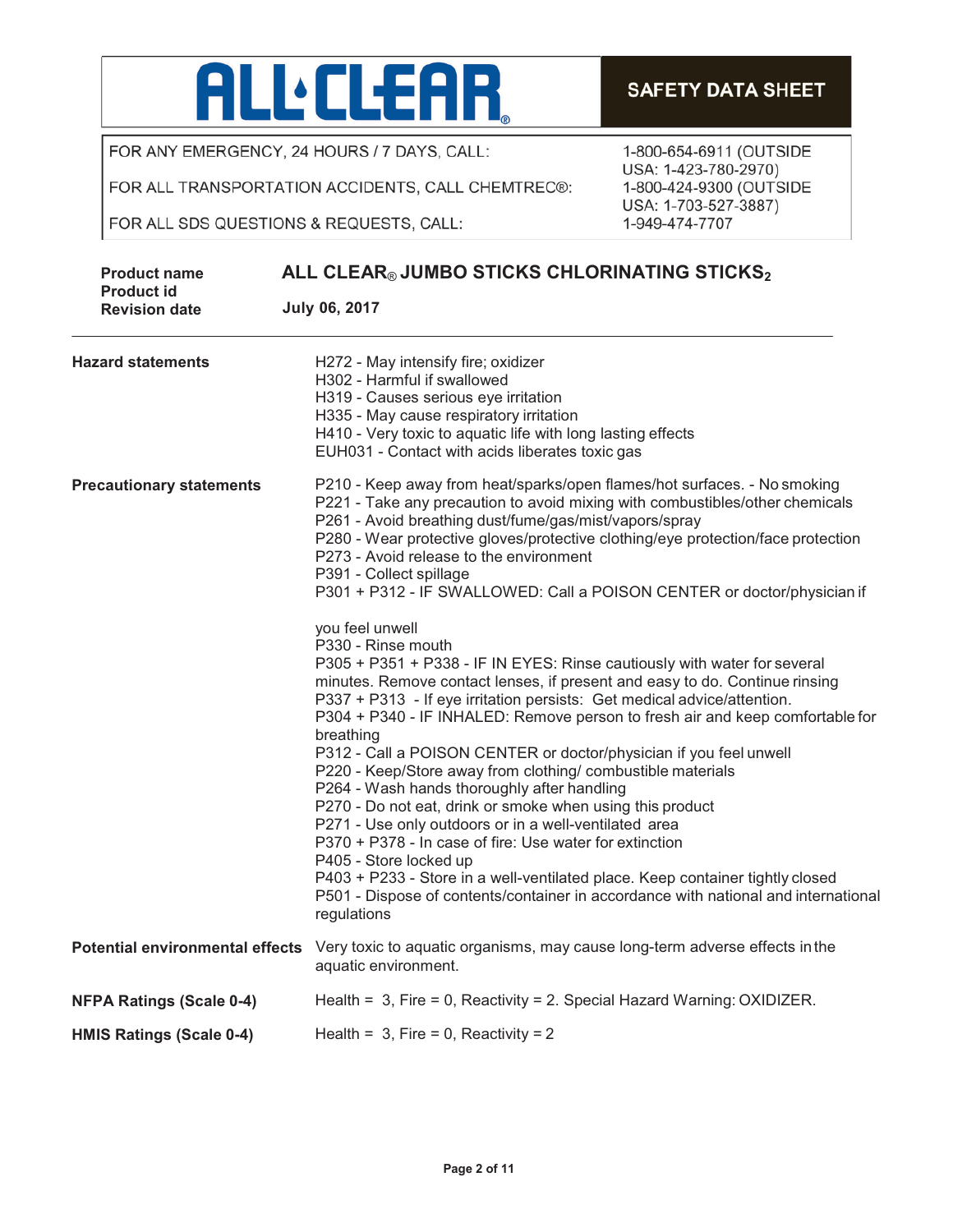# ALL'ELEAR

FOR ANY EMERGENCY, 24 HOURS / 7 DAYS, CALL:

FOR ALL TRANSPORTATION ACCIDENTS, CALL CHEMTREC®:

FOR ALL SDS QUESTIONS & REQUESTS, CALL:

## **SAFETY DATA SHEET**

1-800-654-6911 (OUTSIDE USA: 1-423-780-2970) 1-800-424-9300 (OUTSIDE USA: 1-703-527-3887) 1-949-474-7707

| Product name         | ALL CLEAR® JUMBO STICKS CHLORINATING STICKS2 |
|----------------------|----------------------------------------------|
| Product id           |                                              |
| <b>Revision date</b> | July 06, 2017                                |

# **3. Composition / information on ingredients**

| . <b>.</b> .<br>nents                                           | N0    | W<br>$\cdot$ 0/<br>70 |
|-----------------------------------------------------------------|-------|-----------------------|
| --<br><b>TICI</b><br>Acid<br>$-$<br>nuric<br>ncva.<br>пюг<br>ж. | '-90- | ۵c<br>ອະ              |

| 4. First-aid measures                                 |                                                                                                                                                                                                                                                                                                                                                                         |  |
|-------------------------------------------------------|-------------------------------------------------------------------------------------------------------------------------------------------------------------------------------------------------------------------------------------------------------------------------------------------------------------------------------------------------------------------------|--|
| Eye contact                                           | Hold eye open and rinse slowly and gently with water for 15-20 minutes. Remove<br>contact lenses, if present, after the first 5 minutes, then continue rinsing eye. Call<br>a poison control center or doctor for treatment advice.                                                                                                                                     |  |
| <b>Skin contact</b>                                   | Take off contaminated clothing. Rinse skin immediately with plenty of water for<br>15-20 minutes. Call a poison control center or doctor for treatment advice.                                                                                                                                                                                                          |  |
| <b>Inhalation</b>                                     | Move person to fresh air. If person is not breathing, call 911 or an ambulance,<br>then give artificial respiration, preferably by mouth-to-mouth, if possible. Call a<br>poison control center or doctor for further treatment advice.                                                                                                                                 |  |
| Ingestion                                             | Call poison control center, or doctor immediately for treatment advice. Have<br>person sip a glass of water if able to swallow. Do not induce vomiting unless told<br>to do so by the poison control center or doctor. Do not give anything by mouth to<br>an unconscious person.                                                                                       |  |
| Most important symptoms and effects, acute or delayed |                                                                                                                                                                                                                                                                                                                                                                         |  |
| - Eye Contact                                         | Severe irritation and/or burns can occur following eye exposure. Contact may<br>cause impairment of vision and corneal damage.                                                                                                                                                                                                                                          |  |
| - Skin contact                                        | Dermal exposure can cause severe irritation and/or burns characterized by<br>redness, swelling and scab formation.<br>Repeated skin exposure may cause tissue destruction due to the corrosive nature<br>of the product.                                                                                                                                                |  |
| - Inhalation                                          | Irritating to the nose, mouth, throat and lungs.<br>It may also cause burns to the respiratory tract with the production of lung edema<br>that can result in shortness of breath, wheezing, choking, chest pain, and<br>impairment of lung function.<br>Inhalation of high concentrations can result in permanent lung damage from the<br>corrosive action of the lung. |  |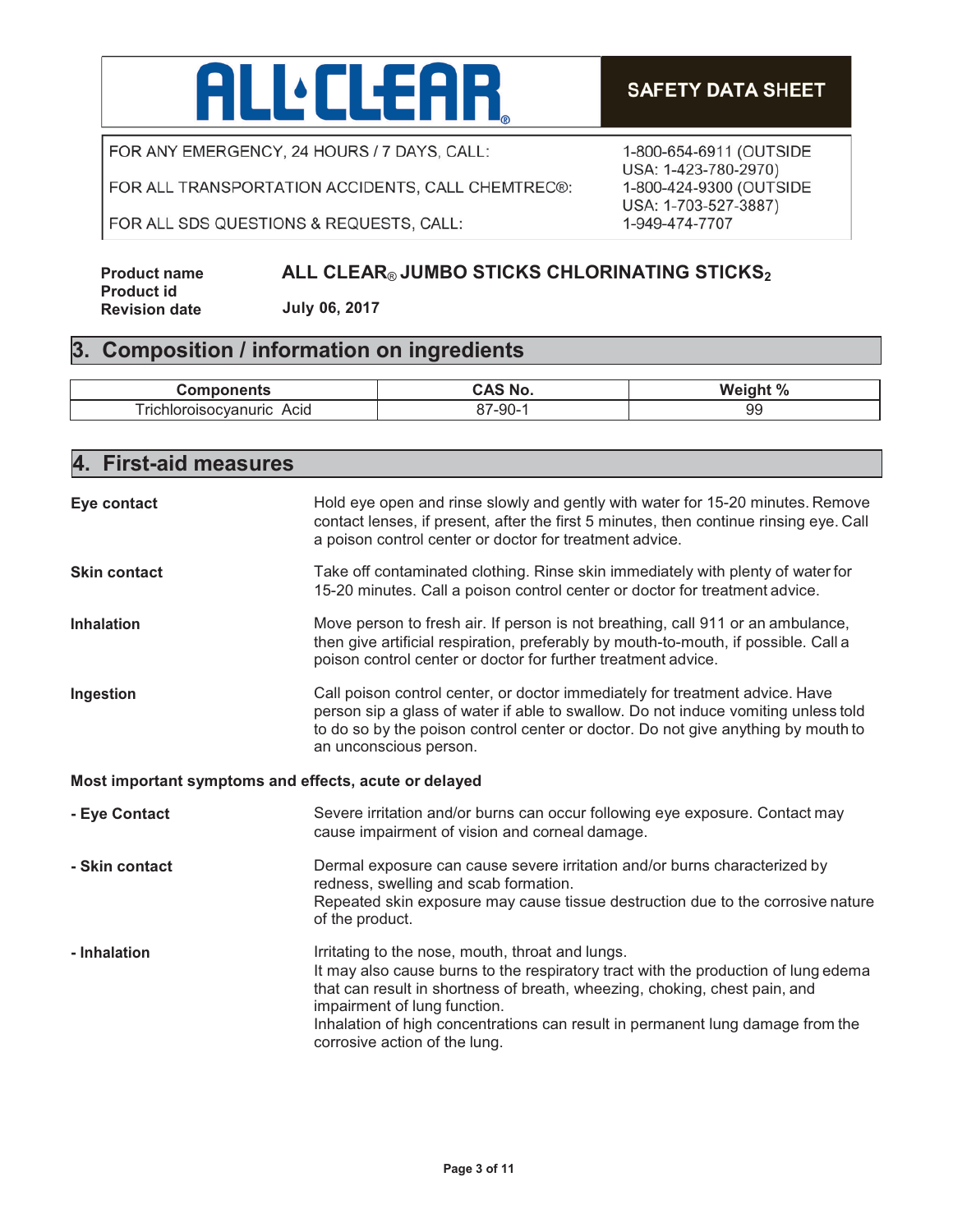

FOR ALL TRANSPORTATION ACCIDENTS, CALL CHEMTREC®:

FOR ALL SDS QUESTIONS & REQUESTS, CALL:

| <b>Product name</b>                                 | ALL CLEAR® JUMBO STICKS CHLORINATING STICKS <sub>2</sub>                                                                                                                                                                                                                                                                        |  |
|-----------------------------------------------------|---------------------------------------------------------------------------------------------------------------------------------------------------------------------------------------------------------------------------------------------------------------------------------------------------------------------------------|--|
| <b>Product id</b><br><b>Revision date</b>           | <b>July 06, 2017</b>                                                                                                                                                                                                                                                                                                            |  |
| - Ingestion                                         | Irritation and/or burns can occur to the entire gastrointestinal tract, including the<br>stomach and intestines, characterized by nausea, vomiting, diarrhea, abdominal<br>pain, bleeding and/or tissue ulceration.<br>Ingestion causes severe damage to the gastrointestinal tract with the potential to<br>cause perforation. |  |
| Note to physician                                   | Probable mucosal damage may contraindicate the use of gastric lavage.<br>Corrosive. No specific antidote.<br>In case of ingestion DO NOT induce vomiting.<br>Treat symptomatically and supportively.                                                                                                                            |  |
| <b>Medical conditions</b><br>aggravated by exposure | Asthma, respiratory and cardiovascular diseases.                                                                                                                                                                                                                                                                                |  |
| 5. Fire - fighting measures                         |                                                                                                                                                                                                                                                                                                                                 |  |
| Suitable extinguishing media                        | Water. Large amounts of water may be needed and the flow of water should not                                                                                                                                                                                                                                                    |  |

|                                       | be stopped until the fire/reaction has stopped.                                                                                                                                                                                                                                                                                                         |
|---------------------------------------|---------------------------------------------------------------------------------------------------------------------------------------------------------------------------------------------------------------------------------------------------------------------------------------------------------------------------------------------------------|
| Extinguishing media not to be<br>used | Do not use dry chemical extinguisher containing ammonia compounds.                                                                                                                                                                                                                                                                                      |
| Unusual fire and explosion<br>hazards | When heated to decomposition, may release poisonous and corrosive fumes of<br>nitrogen trichloride, chlorine, nitrous oxides, cyanates, carbon monoxide and<br>carbon dioxide.                                                                                                                                                                          |
| <b>Fire fighting procedure</b>        | Cool containers with water spray. Fire fighters should wear full protective clothing<br>and self-contained breathing apparatus (SCBA) in positive pressure mode. On<br>small fires, use water spray or fog. On large fires, use heavy deluge or fog<br>streams. Flooding amounts of water may be required before extinguishment can<br>be accomplished. |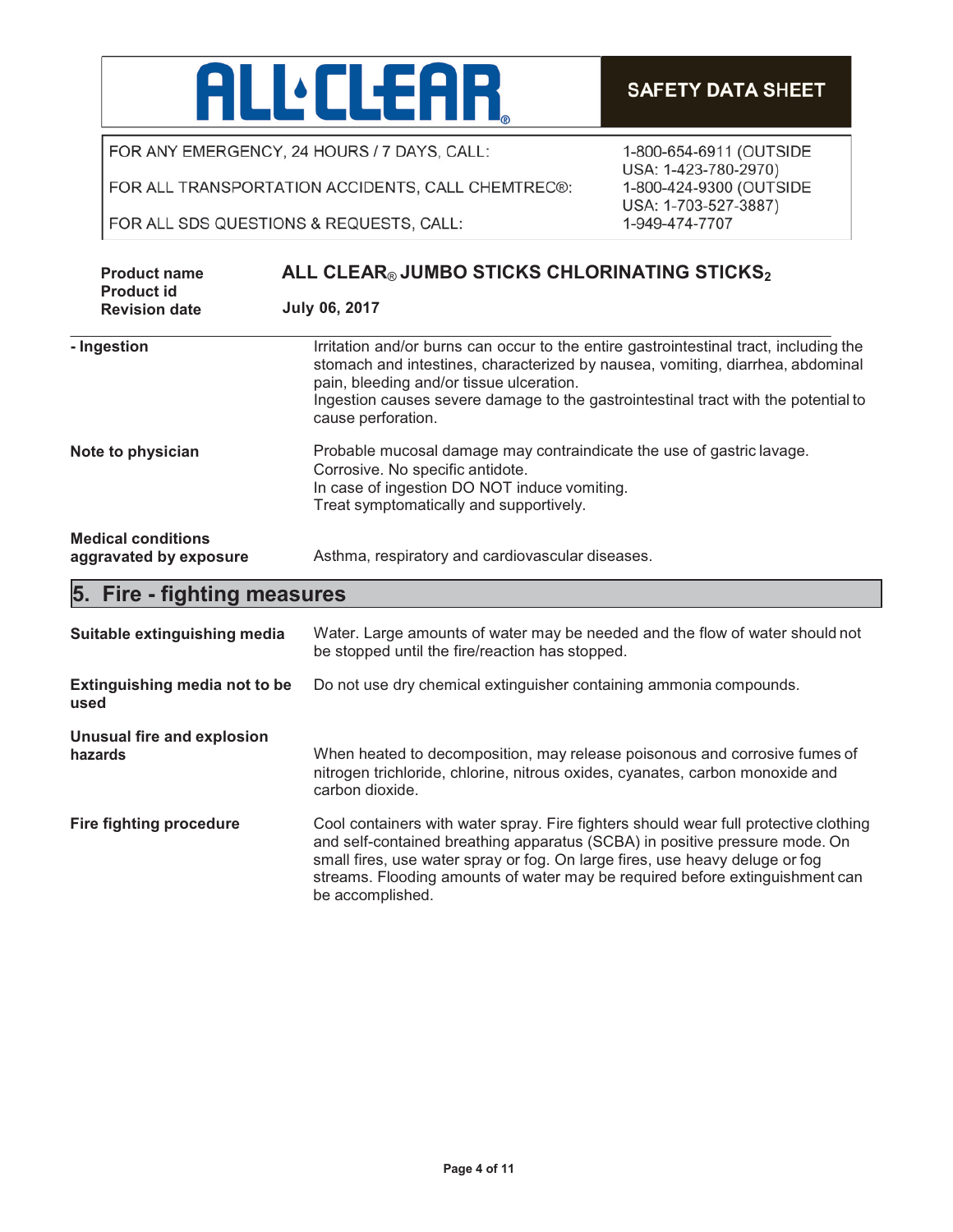

FOR ALL TRANSPORTATION ACCIDENTS, CALL CHEMTREC®:

FOR ALL SDS QUESTIONS & REQUESTS, CALL:

## **SAFETY DATA SHEET**

1-800-654-6911 (OUTSIDE USA: 1-423-780-2970) 1-800-424-9300 (OUTSIDE USA: 1-703-527-3887) 1-949-474-7707

| <b>Product name</b>  | ALL CLEAR® JUMBO STICKS CHLORINATING STICKS <sub>2</sub> |
|----------------------|----------------------------------------------------------|
| <b>Product id</b>    |                                                          |
| <b>Revision date</b> | July 06, 2017                                            |

#### **6. Accidental release measures**

| <b>Personal precautions</b>      | For small spills in a well-ventilated areas, wear a NIOSH approved half-face or full<br>face tight fitting respirator or a loose fitting powered air purifying respirator<br>equipped with chlorine cartridges. Chemical goggles should be worn when using a<br>half-face respirator. In addition to respiratory protection, wear coveralls, chemical<br>resistant gloves, chemical resistant footwear; and chemical resistant headgear for<br>overhead exposure. For clean-up of large spills, or small dry spills in confined<br>areas, wear full-face respirator with chlorine cartridges or a positive pressure<br>supplied air respirator. Additionally, body protection should be impervious clothing<br>covering entire body to prevent personal contact with material. CAUTION -<br>Protection concerns must also address the following: If this material becomes<br>damp/wet or contaminated in a container, the formation of nitrogen trichloride gas<br>may occur and an explosive condition may exist. |
|----------------------------------|--------------------------------------------------------------------------------------------------------------------------------------------------------------------------------------------------------------------------------------------------------------------------------------------------------------------------------------------------------------------------------------------------------------------------------------------------------------------------------------------------------------------------------------------------------------------------------------------------------------------------------------------------------------------------------------------------------------------------------------------------------------------------------------------------------------------------------------------------------------------------------------------------------------------------------------------------------------------------------------------------------------------|
| <b>Environmental precautions</b> | Prevent entry into sewers and watercourses                                                                                                                                                                                                                                                                                                                                                                                                                                                                                                                                                                                                                                                                                                                                                                                                                                                                                                                                                                         |
| <b>Methods for cleaning up</b>   | Hazardous concentrations in air may be found in local spill area and immediately<br>downwind. If spill material is still dry, do not put water directly on this product as a<br>gas evolution may occur.                                                                                                                                                                                                                                                                                                                                                                                                                                                                                                                                                                                                                                                                                                                                                                                                           |
| - Soil                           | Do not contaminate spill material with any organic materials, ammonia, ammonium<br>salts or urea. Clean up all spill material with clean, dry dedicated equipment and<br>place in a clean dry container.                                                                                                                                                                                                                                                                                                                                                                                                                                                                                                                                                                                                                                                                                                                                                                                                           |
| - Water                          | This material is heavier than and soluble in water. Stop flow of material into water<br>as soon as possible. Begin monitoring for available chlorine and pH immediately.                                                                                                                                                                                                                                                                                                                                                                                                                                                                                                                                                                                                                                                                                                                                                                                                                                           |
| - Air                            | Vapors may be suppressed by the use of water fog.                                                                                                                                                                                                                                                                                                                                                                                                                                                                                                                                                                                                                                                                                                                                                                                                                                                                                                                                                                  |

# **7. Handling and storage**

| <b>Handling</b> | Avoid bodily contact. Do not take internally. Upon contact with skin or eyes, wash<br>off with water.                                                                                                                                                                                               |
|-----------------|-----------------------------------------------------------------------------------------------------------------------------------------------------------------------------------------------------------------------------------------------------------------------------------------------------|
| <b>Storage</b>  | Store in a dry, cool, well-ventilated area away from incompatible materials (see<br>"materials to avoid"). Product has an indefinite shelf-life limitation. Do not store at<br>temperatures above 60°C/140°F. Available chlorine loss can be as little as 0.1%<br>per year at ambient temperatures. |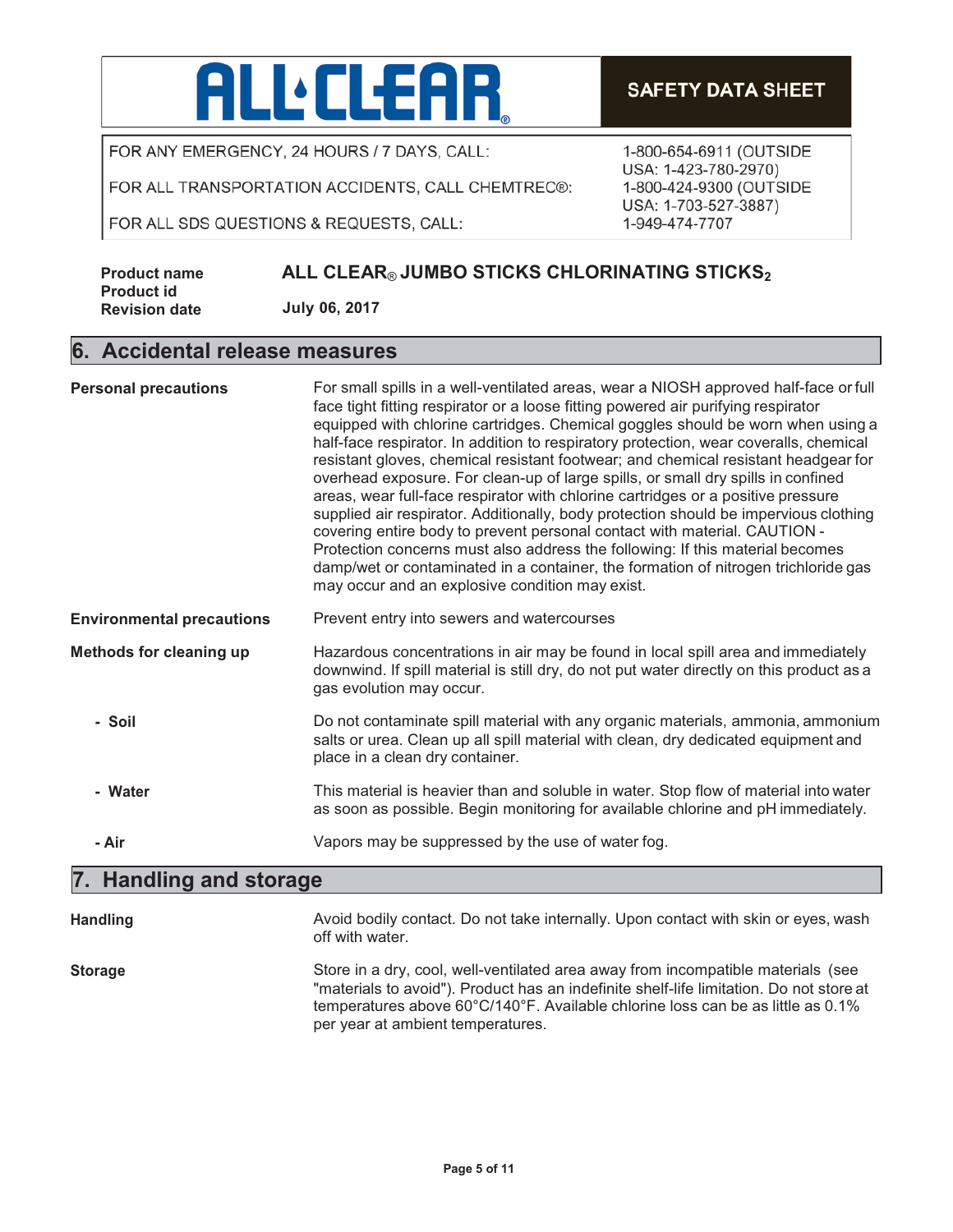

FOR ALL TRANSPORTATION ACCIDENTS, CALL CHEMTREC®:

FOR ALL SDS QUESTIONS & REQUESTS, CALL:

#### **ALL CLEAR® JUMBO STICKS CHLORINATING STICKS2**

**July 06, 2017**

## **8. Exposure controls / personal protection**

#### **Exposure Limits :**

**Product name Product id Revision date**

| <b>Components</b>                                          |                                                                                                                                                                                                    | <b>ACGIH-TLV Data</b> | <b>OSHA (PEL) Data</b> |
|------------------------------------------------------------|----------------------------------------------------------------------------------------------------------------------------------------------------------------------------------------------------|-----------------------|------------------------|
| Trichloroisocyanuric Acid<br>87-90-1                       |                                                                                                                                                                                                    | Not determined        | Not determined         |
| <b>Ventilation requirements</b>                            | Use local exhaust ventilation to minimize dust and chlorine levels where industrial<br>use occurs. Otherwise, ensure good general ventilation.                                                     |                       |                        |
| Personal protective equipment:<br>- Respiratory protection | When dusty conditions are encountered, wear a NIOSH/OSHA full-face respirator<br>with chlorine cartridges for protection against chlorine gas and dust/mist pre-filter.                            |                       |                        |
| - Hand protection                                          | Neoprene gloves                                                                                                                                                                                    |                       |                        |
| - Eye protection                                           | Use chemical safety glasses to avoid eye contact. Where industrial use occurs,<br>chemical goggles may be required.                                                                                |                       |                        |
| - Skin and body protection                                 | Body covering clothes and boots                                                                                                                                                                    |                       |                        |
| Hygiene measures                                           | Do not eat, smoke or drink where material is handled, processed or stored. Wash<br>hands thoroughly after handling and before eating or smoking. Safety shower and<br>eye bath should be provided. |                       |                        |

# **9. Physical and chemical properties**

| <b>Appearance</b>                | White granules or tablet-form product    |
|----------------------------------|------------------------------------------|
| Odor                             | Sharp, chlorine-like bleach odor         |
| <b>Odor threshold</b>            | Not determined                           |
| рH                               | 2.7-2.9 (1% solution)                    |
| <b>Melting point/range</b>       | 225-230°C (decomposes)                   |
| <b>Boiling point/range</b>       | Not applicable (decomposes)              |
| <b>Flash point</b>               | Not applicable                           |
| Evaporation rate (ether=1)       | Not applicable under standard conditions |
| <b>Vapor pressure</b>            | Not applicable under standard conditions |
| Vapor density                    | Not applicable under standard conditions |
| Solubility:                      |                                          |
| - Solubility in water            | 1.2 g/100ml at $25^{\circ}$ C            |
| - Solubility in other solvents   | Not available                            |
| <b>Decomposition temperature</b> | 225 °C (437°F)                           |
| <b>Viscosity</b>                 | Not viscous                              |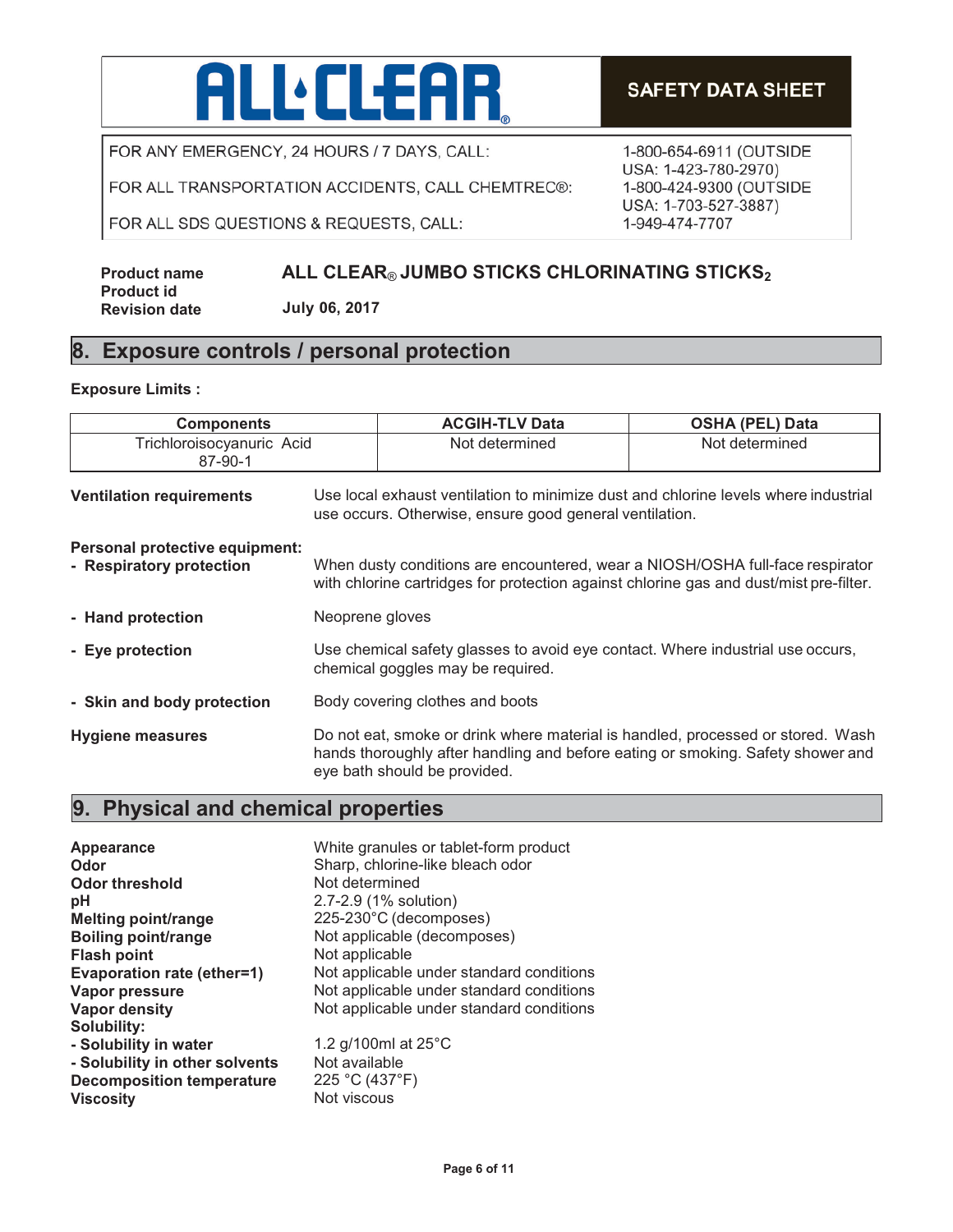

**SAFETY DATA SHEET** 

1-800-654-6911 (OUTSIDE USA: 1-423-780-2970)

1-800-424-9300 (OUTSIDE USA: 1-703-527-3887)

1-949-474-7707

FOR ANY EMERGENCY, 24 HOURS / 7 DAYS, CALL:

FOR ALL TRANSPORTATION ACCIDENTS, CALL CHEMTREC®:

FOR ALL SDS QUESTIONS & REQUESTS, CALL:

| <b>Product name</b>                       | ALL CLEAR® JUMBO STICKS CHLORINATING STICKS <sub>2</sub> |
|-------------------------------------------|----------------------------------------------------------|
| <b>Product id</b><br><b>Revision date</b> | July 06, 2017                                            |

|                             | q/c |
|-----------------------------|-----|
| <b>Specific gravity</b>     | >1  |
| <b>Explosive properties</b> | Nc  |
| <b>Oxidizing properties</b> | Oх  |

# **Bulk density** Granulest - 1.16-1.9 g/cc **Not available**<br>Oxidizer

## **10. Stability and reactivity**

| <b>Reactivity</b>                            | Contact with small amounts of water may result in an exothermic reaction with the<br>liberation of toxic fumes.                                                                                                                 |
|----------------------------------------------|---------------------------------------------------------------------------------------------------------------------------------------------------------------------------------------------------------------------------------|
| <b>Stability</b>                             | Stable under normal conditions                                                                                                                                                                                                  |
| <b>Possibility of hazardous</b><br>reactions | Decomposes when heated, releasing poisonous and corrosive fumes.                                                                                                                                                                |
| <b>Conditions to avoid</b>                   | Heating above 225°C (437°F).                                                                                                                                                                                                    |
| <b>Materials to avoid</b>                    | Do not package in paper or cardboard. Organic materials, reducing agents,<br>nitrogen containing materials, other oxidizers, acids, bases, oils, grease, sawdust,<br>dry fire extinguishers containing mono-ammonium compounds. |
| <b>Hazardous decomposition</b>               |                                                                                                                                                                                                                                 |
| products                                     | Nitrogen trichloride, chlorine, nitrous oxides, cyanates, carbon monoxide, carbon<br>dioxide.                                                                                                                                   |

# **11. Toxicological information**

| <b>Likely Routes of Exposure</b> | Skin<br><b>Inhalation</b><br>Eye contact<br>Ingestion                                                                                                             |
|----------------------------------|-------------------------------------------------------------------------------------------------------------------------------------------------------------------|
| <b>Acute toxicity:</b>           |                                                                                                                                                                   |
| - Rat oral LD50                  | 809 mg/kg                                                                                                                                                         |
| - Rabbit dermal LD50             | $>2000$ mg/kg                                                                                                                                                     |
| - Eye irritation (rabbit)        | Corrosive                                                                                                                                                         |
| - Dermal irritation (rabbit)     | Corrosive                                                                                                                                                         |
| <b>Dermal sensitization</b>      | Not a sensitizer                                                                                                                                                  |
| <b>Chronic toxicity</b>          | Prolonged exposure may cause damage to the respiratory system. Chronic<br>inhalation exposure may cause impairment of lung function and permanent lung<br>damage. |
| <b>Mutagenicity</b>              | Not mutagenic in five Salmonella strains and one E.coli strain with or without<br>mammalian microsomal activation.                                                |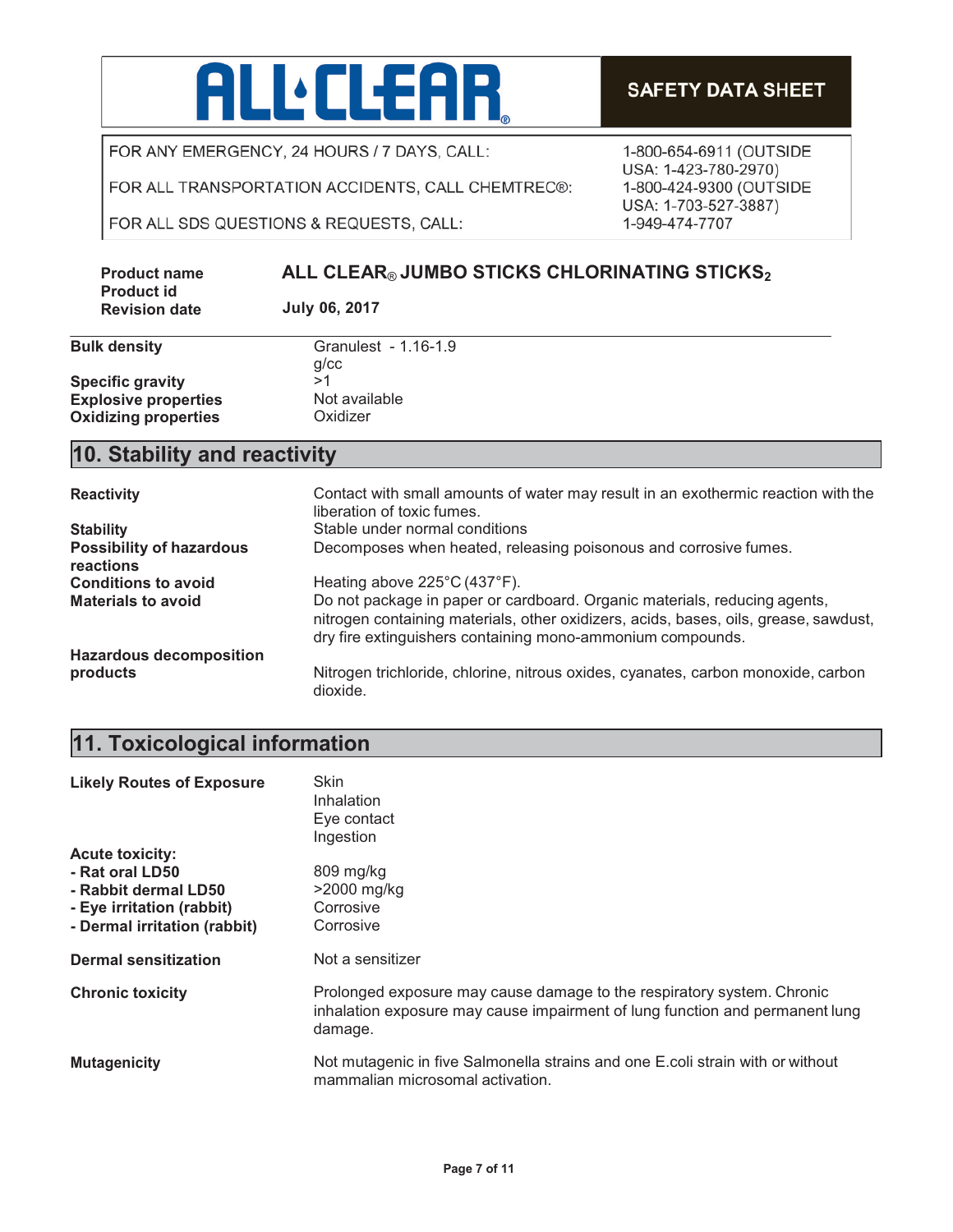

FOR ALL TRANSPORTATION ACCIDENTS, CALL CHEMTREC®:

FOR ALL SDS QUESTIONS & REQUESTS, CALL:

| <b>Product name</b><br><b>Product id</b> | ALL CLEAR® JUMBO STICKS CHLORINATING STICKS2<br><b>July 06, 2017</b>                                                                                                                             |  |
|------------------------------------------|--------------------------------------------------------------------------------------------------------------------------------------------------------------------------------------------------|--|
| <b>Revision date</b>                     |                                                                                                                                                                                                  |  |
| <b>Carcinogenicity</b>                   | Not classified by IARC, OSHA, EPA.                                                                                                                                                               |  |
|                                          | Not included in NTP 12th Report on Carcinogens                                                                                                                                                   |  |
| <b>Reproductive toxicity</b>             | There are no known or reported effects on reproductive function or fetal<br>development. Toxicological investigation indicates it does not affect reproductive<br>function or fetal development. |  |

# **12. Ecological information**

|  | <b>Aquatic toxicity:</b> |  |
|--|--------------------------|--|
|  |                          |  |
|  |                          |  |
|  |                          |  |

| - 96 Hour-LC50, Fish | 0.32 mg/l (Rainbow trout)    |
|----------------------|------------------------------|
|                      | 0.30 mg/l (bluegill sunfish) |

**- 48 hour-LC50, Daphnia magna** 0.21 mg/l

| Avian toxicity:<br>- Oral LD50, Mallard duck<br>- Dietary LC50, Mallard duck<br>- Dietary LC50, Bobwhite quail | 1600 mg/kg<br>>10,000 ppm<br>7422 ppm       |
|----------------------------------------------------------------------------------------------------------------|---------------------------------------------|
| <b>Persistence and degradability</b>                                                                           | Expected to biodegradable (Lit.)            |
| <b>Bioaccumulative potential</b>                                                                               | Not expected to bioaccumulate (Lit.)        |
| <b>Mobility in soil</b>                                                                                        | Expected to be highly mobile in soil (Lit.) |

# **13. Disposal considerations**

| Waste disposal               | Observe all federal, state and local environmental regulations when disposing of<br>this material.<br>If this product becomes waste, it will be a hazardous waste that is subject to the<br>Land Disposal Restrictions under 40 CFR 268 and must be managed accordingly.<br>Care must be taken to prevent environmental contamination from the use of this<br>material. |
|------------------------------|-------------------------------------------------------------------------------------------------------------------------------------------------------------------------------------------------------------------------------------------------------------------------------------------------------------------------------------------------------------------------|
| <b>Disposal of Packaging</b> | Empty containers should be disposed of in accordance with all applicable laws<br>and regulations                                                                                                                                                                                                                                                                        |

#### **SAFETY DATA SHEET**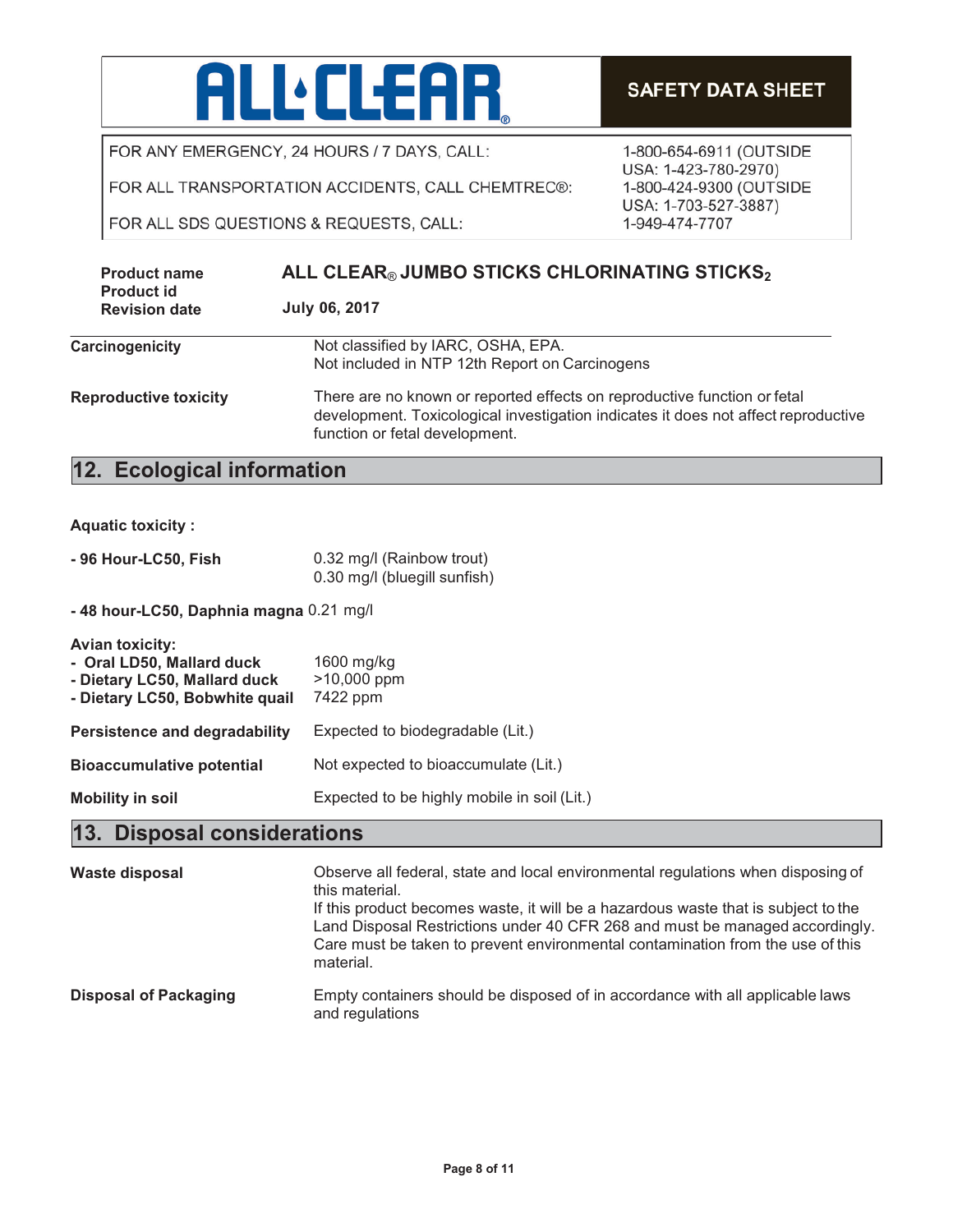

FOR ALL TRANSPORTATION ACCIDENTS, CALL CHEMTREC®:

FOR ALL SDS QUESTIONS & REQUESTS, CALL:

#### **SAFETY DATA SHEET**

1-800-654-6911 (OUTSIDE USA: 1-423-780-2970) 1-800-424-9300 (OUTSIDE USA: 1-703-527-3887) 1-949-474-7707

#### **Product name Product id Revision date ALL CLEAR® JUMBO STICKS CHLORINATING STICKS2 July 06, 2017**

#### **14. Transportation information**

| UN No.           | 2468                                                                                                                                                                                                                                                                                               |
|------------------|----------------------------------------------------------------------------------------------------------------------------------------------------------------------------------------------------------------------------------------------------------------------------------------------------|
| <b>DOT</b>       | Proper shipping name: Trichloroisocyanuric Acid Dry<br>Class: 5.1 - Oxidizing substances<br>Label: Oxidizing substances (5.1)<br>Packing Group: II<br>Emergency Guide No.140                                                                                                                       |
|                  | Note: Certain shipping modes or package sizes may have exceptions from the<br>transport regulations and may be classified as Consumer Commodity and Limited<br>Quantity. The classification provided may not reflect those exceptions and may not<br>apply to all shipping modes or package sizes. |
| <b>IMDG</b>      | Proper shipping name: Trichloroisocyanuric Acid Dry<br>Class: 5.1 - Oxidizing substances<br>Label: Oxidizing substances (5.1)<br>Packing Group: II<br>Mark: MARINE POLLUTANT                                                                                                                       |
| <b>ICAO/IATA</b> | Proper shipping name: Trichloroisocyanuric Acid Dry<br>Label: Oxidizing substances (5.1)<br>Class: 5.1<br>Packing group: II<br>Marking: Environmentally hazardous substance                                                                                                                        |

# **15. Regulatory information**

| <b>USA</b>                                                               | Reported in the EPA TSCA Inventory.<br>This product is registered under FIFRA.                                                                                                                                                                                                   |
|--------------------------------------------------------------------------|----------------------------------------------------------------------------------------------------------------------------------------------------------------------------------------------------------------------------------------------------------------------------------|
| <b>EPA Registration no.</b>                                              | 87966-2                                                                                                                                                                                                                                                                          |
| <b>Emergency overview in</b><br>accordance to EPA<br><b>Master Label</b> | <b>DANGER</b><br>Hazards to humans and domestic animals<br>Highly corrosive Causes irreversible eye damage or<br>skin burns May be fatal if inhaled<br>May be fatal if absorbed through skin<br>Strong oxidizing agent<br>This pesticide is toxic to fish and aquatic organisms. |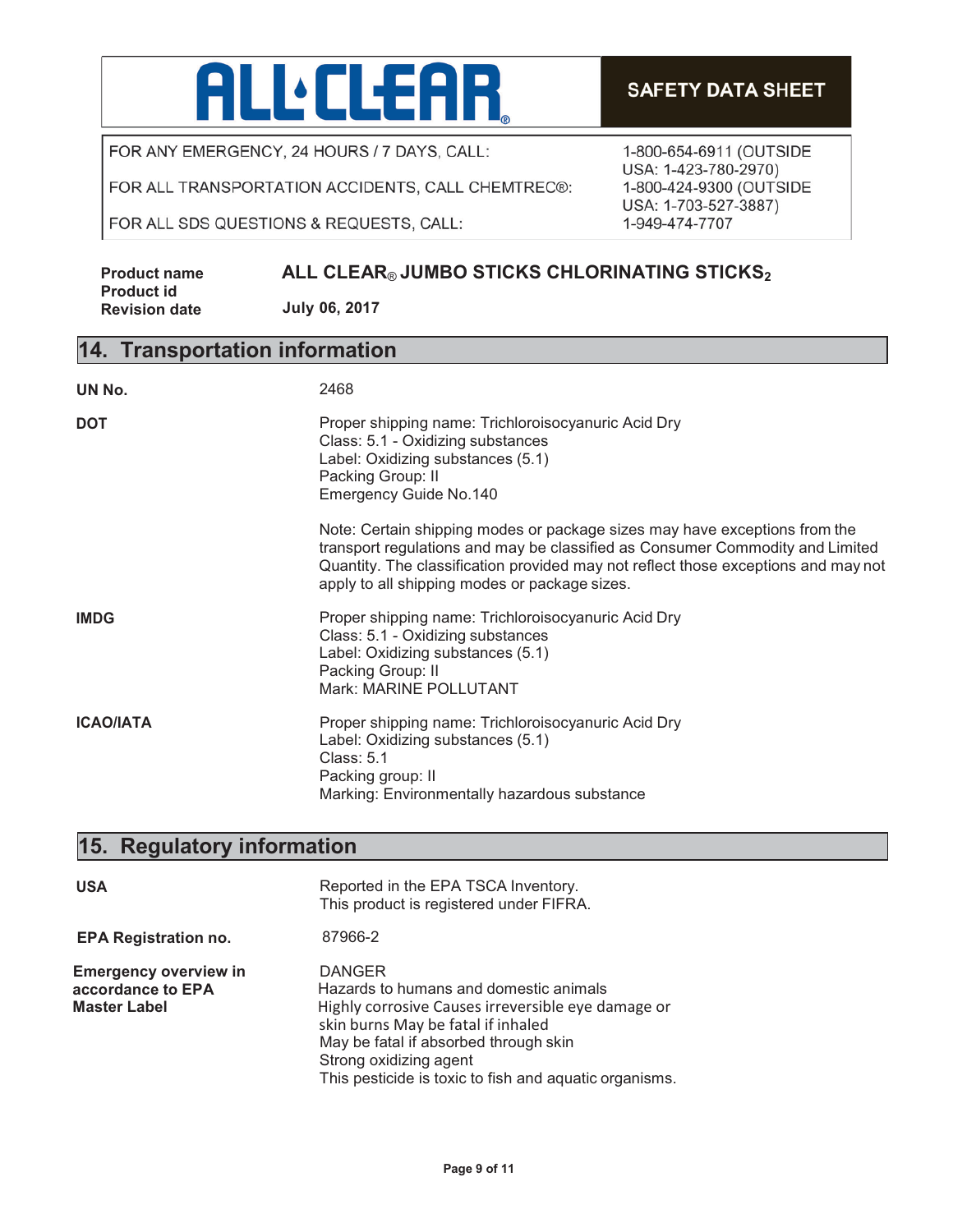

FOR ALL TRANSPORTATION ACCIDENTS, CALL CHEMTREC®:

FOR ALL SDS QUESTIONS & REQUESTS, CALL:

| <b>Product name</b>                                                                                                                 | ALL CLEAR® JUMBO STICKS CHLORINATING STICKS $_2$                                                                                                                                                 |
|-------------------------------------------------------------------------------------------------------------------------------------|--------------------------------------------------------------------------------------------------------------------------------------------------------------------------------------------------|
| <b>Product id</b><br><b>Revision date</b>                                                                                           | <b>July 06, 2017</b>                                                                                                                                                                             |
| - SARA (311, 312)                                                                                                                   | This product is categorized as an immediate health hazard, and fire and reactivity<br>physical hazard. This product does not contain a chemical listed at or above de<br>minimis concentrations. |
| - Massachusetts Right-to-Know<br><b>Hazardous Substances list</b><br>- New Jersey Right-to-Know<br><b>Hazardous Substances list</b> | Listed<br>Listed                                                                                                                                                                                 |
| - Pennsylvania Right-to-Know<br><b>Hazardous Substances list</b>                                                                    | Listed                                                                                                                                                                                           |
| - Waste Classifications                                                                                                             | If this product becomes a waste, it meets the criteria of a hazardous waste as<br>defined under 40 CFR 261 and would have the following EPA hazardous waste<br>number:D001.                      |
| - Workplace Classification                                                                                                          | This product is considered hazardous under the OSHA Hazard Communication<br>Standard (29CFR 1910.1200).                                                                                          |
| Canada                                                                                                                              | Listed in DSL                                                                                                                                                                                    |
| -WHMIS hazard class                                                                                                                 | oxidizing materials<br>$\mathsf{C}$<br>D1B Toxic material causing immediate and serious toxic effects<br>D2B Toxic materials causing other toxic effects                                         |
| EU                                                                                                                                  | Reported in EINECS                                                                                                                                                                               |
| EC No.                                                                                                                              | 201-782-8                                                                                                                                                                                        |
| Japan                                                                                                                               | ENCS no. 5-1044<br>ISHL no. 5-1044                                                                                                                                                               |
| <b>Australia</b>                                                                                                                    | <b>Listed in AICS</b>                                                                                                                                                                            |
| <b>New Zealand Inventory</b>                                                                                                        | Listed in NZIoC                                                                                                                                                                                  |
| China<br>- China inventory                                                                                                          | Listed in IECSC                                                                                                                                                                                  |
| <b>Mexico</b>                                                                                                                       | Listed in the National Inventory of Chemical Substances (INSQ).                                                                                                                                  |
| Korea                                                                                                                               | Listed in the Korea Existing Chemicals Inventory (KECI), number KE-34101                                                                                                                         |
| <b>Philippines</b>                                                                                                                  | Listed in PICCS                                                                                                                                                                                  |